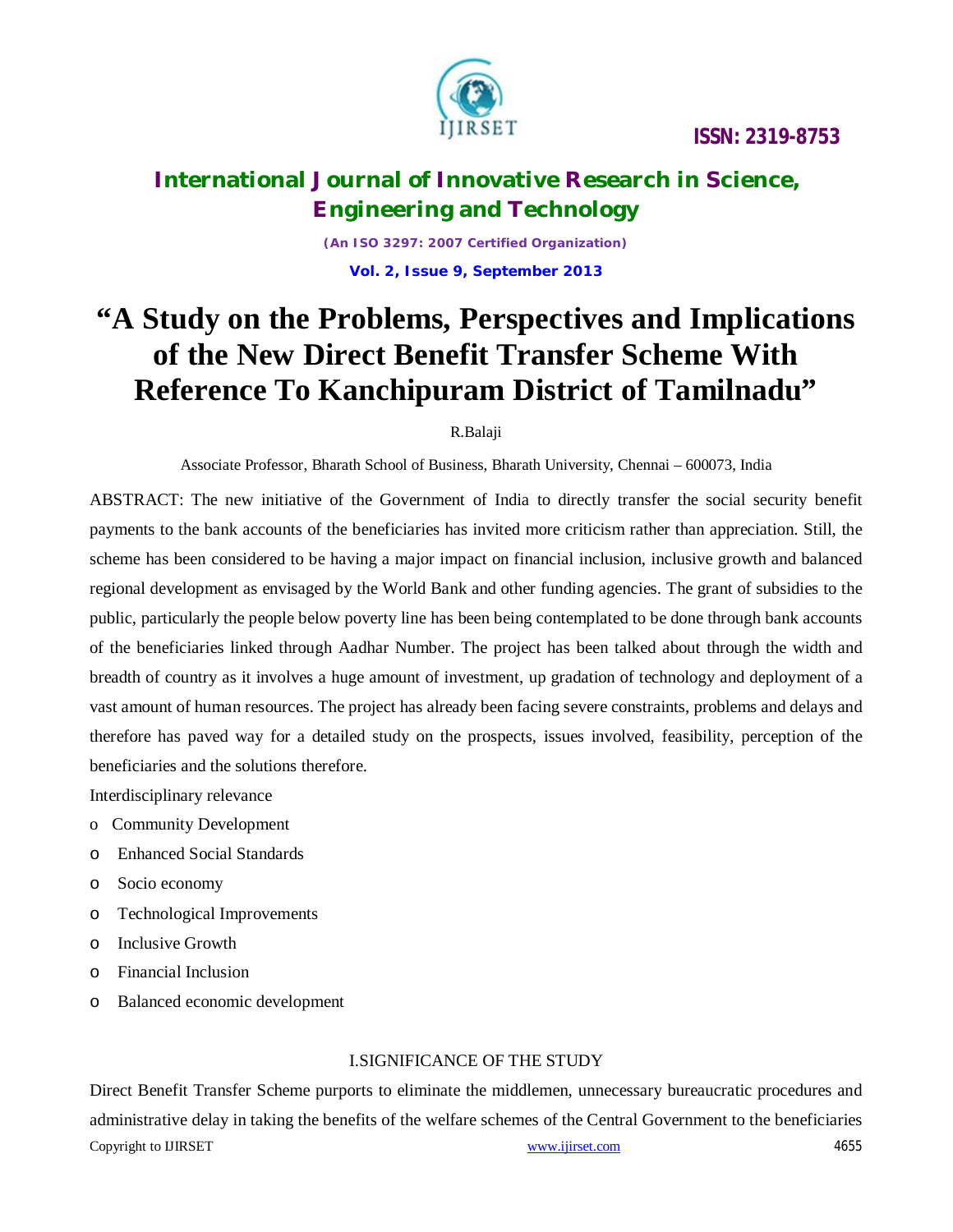

## **International Journal of Innovative Research in Science, Engineering and Technology**

*(An ISO 3297: 2007 Certified Organization)*

#### **Vol. 2, Issue 9, September 2013**

and ensure that the general public enjoy complete access to the maximum benefits of various schemes very quickly at no cost. But, there are numerous problems, difficulties and procedures involved in the implementation of this project of national importance like the complete digitalisation of the lists of the beneficiaries, identification and location of the beneficiaries, overcoming the bottlenecks in the process of implementation and so on. These signify the importance of this study focussing upon the amicable solutions for the pending issues and making it a really worthy, beneficial project.

Objectives of the Study

To Study the process of implementation of DBT

To have a thorough insight into the various prospects and problems involved therein

To analyse the perception of the beneficiaries

To suggest suitable strategies for effective implementation

Methodology

A research design is the arrangement of conditions for collecting and analysis of data in a manner that aims to combine relevance to the research purpose with economy in procedure. This study will have a Descriptive Research Design highlighting the problems, prospects, benefits and perception of the project.

Regarding the collection of data both primary and secondary will be used. The secondary data will be collected from the reports, magazines, newspapers, textbooks and websites. Primary data will be collected from the beneficiaries, General Public as well as the authorities concerned.

The researcher has proposed survey through structured interview schedule for the purpose of collecting primary data from the Beneficiaries, General Public and the Authorities concerned.

Stratified random sampling method will be used for the study. Under this sampling design every item of the universe has an equal chance of inclusion in the sample. Statistical Tools like Chi-Square, ANOVA, and other Parametric Tests have been used for analysis.

Hypotheses

- 1. There is significant relationship between the income level of the people and their perception of the DBT Scheme
- 2. The DBT Scheme has a positive impact on the Financial Inclusion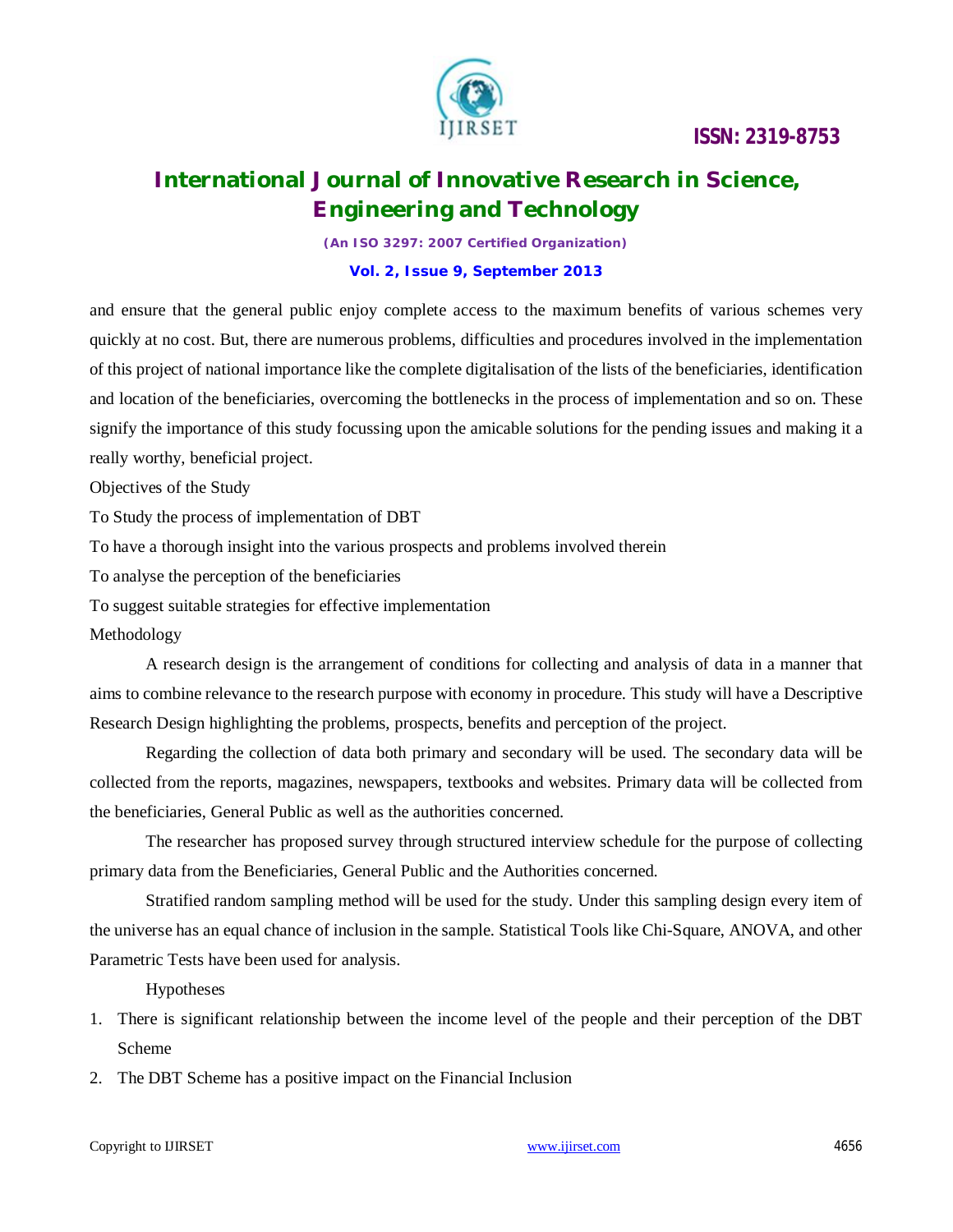

## **International Journal of Innovative Research in Science, Engineering and Technology**

*(An ISO 3297: 2007 Certified Organization)*

#### **Vol. 2, Issue 9, September 2013**

### II.FINDINGS

- 1. The DBT Scheme is welcome on overall basis
- 2. The scheme has been perceived to be more effective among the rural people
- 3. The scheme has been looked upon as one with the potential of achieving total financial inclusion in the country
- 4. The scheme has been considered to be most beneficial for the low-income and middle income groups rather than high income groups
- 5. The linking of Aadhar number to the benefits of DBT Scheme has been being looked upon as a negative aspect of the scheme by majority of the respondents (85%)

### III.Conclusion

Thus, the Direct Benefit Transfer Scheme introduced by the UPA-II Government has invited mixed response among the general public, though it is welcome widely. The Government should play a major role in addressing the issues and shortcomings of the scheme so as to make it more effective in order to achieve the very purpose of it, i.e, achieving total financial inclusion in the country and taking the social security benefits and the benefits of the subsidies directly to the common people eliminating the existence of middlemen.

#### REFERENCES

- 1. Report of the Committee on Informal Financial Sector Statistics (Summary) under Chairmanship of Dr.C.Rangarajan.
- 2. Financial Inclusion RBI Circular No. RBI/ 2005-06/ 233 RPCD.RF.BC.54/ 07.38.01/2005-06 dated 13.12.2005.
- 3. Financial Inclusion The Indian Experience Text of Speech by Smt. Usha Thorat, Deputy Governor, Reserve Bank of India at the HMT-DFID Financial Inclusion Conference 2007, WHitehall Place, London, UK on June 19, 2007
- 4. Rutherford, S. The Poor and their Money, Department for International Development(DFID), Oxford University Press, New Delhi, 2008.
- 5. Poor in India, Economic and Political Weekly, Vol. 40 No. 17 April 23 April 29, 2012.
- 6. Rangarajan C. (2007), Financial Inclusion: Some Key Issues, Lecture delivered at Mangalore University,
- 7. Rana Mitra (2007), Financial Inclusion: Meeting the Challenge, People's Democracy, Vol. XXXI II, No. 17,